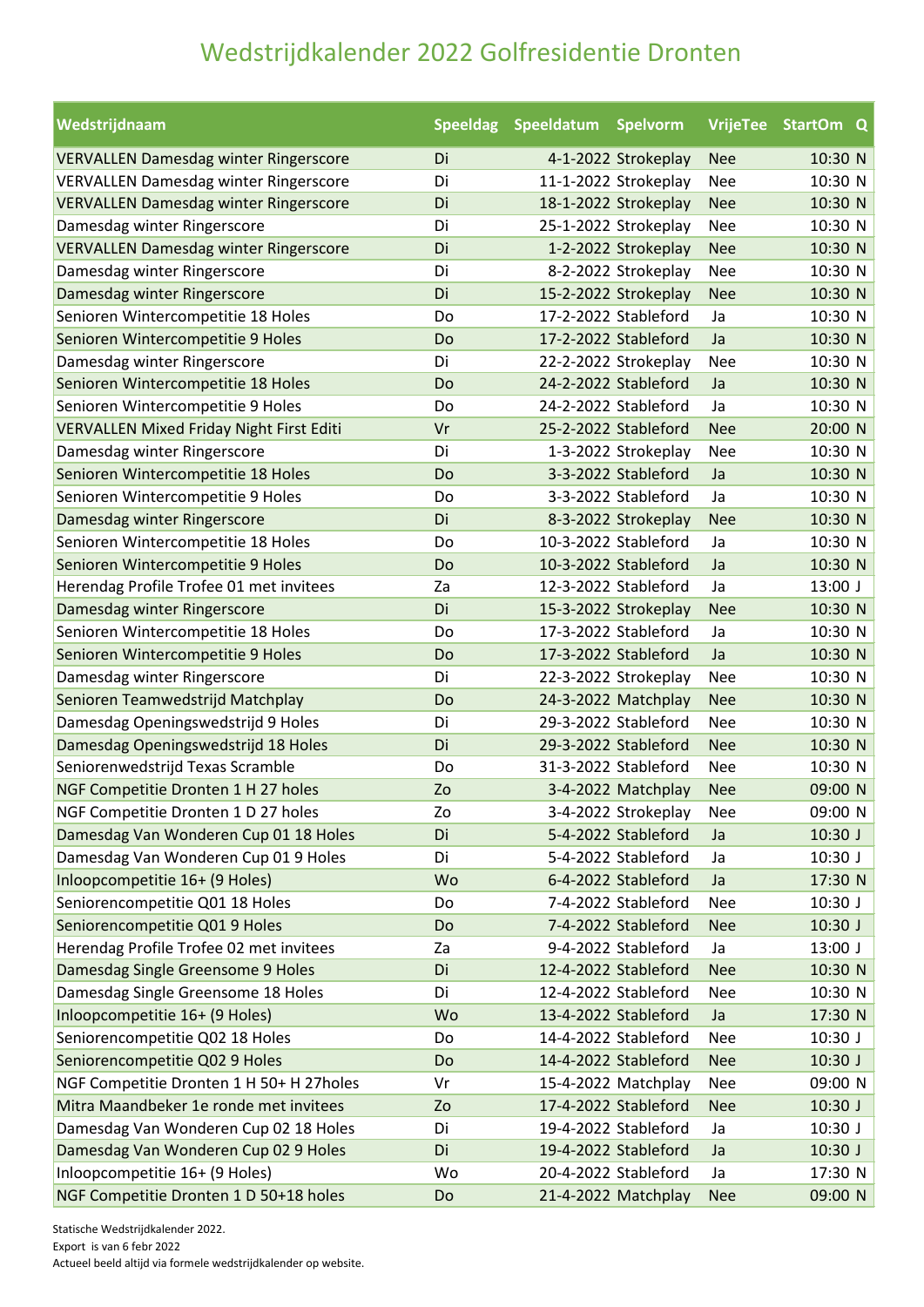| Wedstrijdnaam                           |    | Speeldag Speeldatum Spelvorm |                      |            | VrijeTee StartOm Q |
|-----------------------------------------|----|------------------------------|----------------------|------------|--------------------|
| Mixed Friday 01 met invitees            | Vr |                              | 22-4-2022 Stableford | <b>Nee</b> | 13:00 N            |
| NGF Competitie Dronten 1 H std 36 holes | Zo |                              | 24-4-2022 Matchplay  | <b>Nee</b> | 09:00 N            |
| Damesdag Oranje Bal 9 Holes             | Di |                              | 26-4-2022 Stableford | <b>Nee</b> | 10:30 N            |
| Damesdag Oranje Bal 18 Holes            | Di |                              | 26-4-2022 Stableford | <b>Nee</b> | 10:30 N            |
| Koningsdag VLAGGETJESWEDSTRIJD          | Wo |                              | 27-4-2022 Strokeplay | <b>Nee</b> | 10:30 N            |
| Seniorenwedstrijd Texas Scramble        | Do |                              | 28-4-2022 Stableford | <b>Nee</b> | 10:30J             |
| NGF Competitie Dronten 3 H 27 holes     | Zo |                              | 1-5-2022 Matchplay   | <b>Nee</b> | 09:00 N            |
| NGF Competitie Dronten 2 H 27 holes     | Zo |                              | 1-5-2022 Matchplay   | <b>Nee</b> | 09:00 N            |
| Damesdag Van Wonderen Cup 03 18 Holes   | Di |                              | 3-5-2022 Stableford  | Ja         | $10:30$ J          |
| Damesdag Van Wonderen Cup 03 9 Holes    | Di |                              | 3-5-2022 Stableford  | Ja         | 10:30J             |
| Inloopcompetitie 16+ (9 Holes)          | Wo |                              | 4-5-2022 Stableford  | Ja         | 17:30 N            |
| Seniorencompetitie Q03 18 Holes         | Do |                              | 5-5-2022 Stableford  | <b>Nee</b> | 10:30 J            |
| Seniorencompetitie Q03 9 Holes          | Do |                              | 5-5-2022 Stableford  | <b>Nee</b> | 10:30 J            |
| Herendag Profile Trofee 03 met invitees | Za |                              | 7-5-2022 Stableford  | Ja         | 13:00 J            |
| Mitra Maandbeker 2e ronde met invitees  | Zo |                              | 8-5-2022 Stableford  | <b>Nee</b> | 10:30 J            |
| Damesdag Blaren Bal 9 Holes             | Di |                              | 10-5-2022 Stableford | <b>Nee</b> | 10:30 N            |
| Damesdag Blaren Bal 18 Holes            | Di |                              | 10-5-2022 Stableford | <b>Nee</b> | 10:30 N            |
| Inloopcompetitie 16+ (9 Holes)          | Wo |                              | 11-5-2022 Stableford | Ja         | 17:30 N            |
| Seniorencompetitie Q04 18 Holes         | Do |                              | 12-5-2022 Stableford | <b>Nee</b> | $10:30$ J          |
| Seniorencompetitie Q04 9 Holes          | Do |                              | 12-5-2022 Stableford | <b>Nee</b> | $10:30$ J          |
| Groep D4S                               | Zo |                              | 15-5-2022 Stableford | <b>Nee</b> | 09:13J             |
| Damesdag Van Wonderen Cup 04 18 Holes   | Di |                              | 17-5-2022 Stableford | Ja         | 10:30 J            |
| Damesdag Van Wonderen Cup 04 9 Holes    | Di |                              | 17-5-2022 Stableford | Ja         | 10:30 J            |
| Inloopcompetitie 16+ (9 Holes)          | Wo |                              | 18-5-2022 Stableford | Ja         | 17:30 N            |
| Groep VSO 13 Holes                      | Vr |                              | 20-5-2022 Stableford | <b>Nee</b> | 14:30 N            |
| <b>Groep Duogolf</b>                    | Za |                              | 21-5-2022 Stableford | <b>Nee</b> | 09:13J             |
| Vier Stokken wedstrijd                  | Zo |                              | 22-5-2022 Stableford | <b>Nee</b> | 11:00 N            |
| Damesdag Regenboog wedstrijd 9 Holes    | Di |                              | 24-5-2022 Stableford | Ja         | 10:30 N            |
| Damesdag Regenboog wedstrijd 18 Holes   | Di |                              | 24-5-2022 Stableford | <b>Nee</b> | 10:30 N            |
| Inloopcompetitie 16+ (9 Holes)+invitees | Wo |                              | 25-5-2022 Stableford | Ja         | 17:30 N            |
| Hemelsvaartdag Gerard de Vries Trofee   | Do |                              | 26-5-2022 Stableford | Nee        | 11:00 N            |
| Mixed Friday 02 met invitees            | Vr |                              | 27-5-2022 Stableford | <b>Nee</b> | 13:00 N            |
| Clubkampioenschap Mixed Greensome 1e 2e | Za |                              | 28-5-2022 Strokeplay | Nee        | 08:00 N            |
| Damesdag Van Wonderen Cup 05 18 Holes   | Di |                              | 31-5-2022 Stableford | Ja         | 10:30J             |
| Damesdag Van Wonderen Cup 05 9 Holes    | Di |                              | 31-5-2022 Stableford | Ja         | $10:30$ J          |
| Inloopcompetitie 16+ (9 Holes)          | Wo |                              | 1-6-2022 Stableford  | Ja         | 17:30 N            |
| Seniorencompetitie Q05 18 Holes         | Do |                              | 2-6-2022 Stableford  | Nee        | 10:30 J            |
| Seniorencompetitie Q05 9 Holes          | Do |                              | 2-6-2022 Stableford  | <b>Nee</b> | 10:30J             |
| Mitra Maandbeker 3e ronde met invitees  | Zo |                              | 5-6-2022 Stableford  | Nee        | 10:30 J            |
| Damesdag Iron Lady 18 Holes             | Di |                              | 7-6-2022 Stableford  | <b>Nee</b> | $10:30$ J          |
| Damesdag Iron Lady 9 Holes              | Di |                              | 7-6-2022 Stableford  | Nee        | $10:30$ J          |
| Inloopcompetitie 16+ (9 Holes)          | Wo |                              | 8-6-2022 Stableford  | Ja         | 17:30 N            |
| Seniorencompetitie Q06 18 Holes         | Do |                              | 9-6-2022 Stableford  | <b>Nee</b> | 10:30 J            |
| Seniorencompetitie Q06 9 Holes          | Do |                              | 9-6-2022 Stableford  | <b>Nee</b> | 10:30J             |
| De 27 van Dronten                       | Za |                              | 11-6-2022 Strokeplay | <b>Nee</b> | 10:30 N            |
| <b>Groep Nederlandse Bank</b>           | Zo |                              | 12-6-2022 Stableford | <b>Nee</b> | 09:13J             |
| Damesdag Van Wonderen Cup 06 18 Holes   | Di |                              | 14-6-2022 Stableford | Ja         | 10:30J             |

Statische Wedstrijdkalender 2022. Export is van 6 febr 2022 Actueel beeld altijd via formele wedstrijdkalender op website.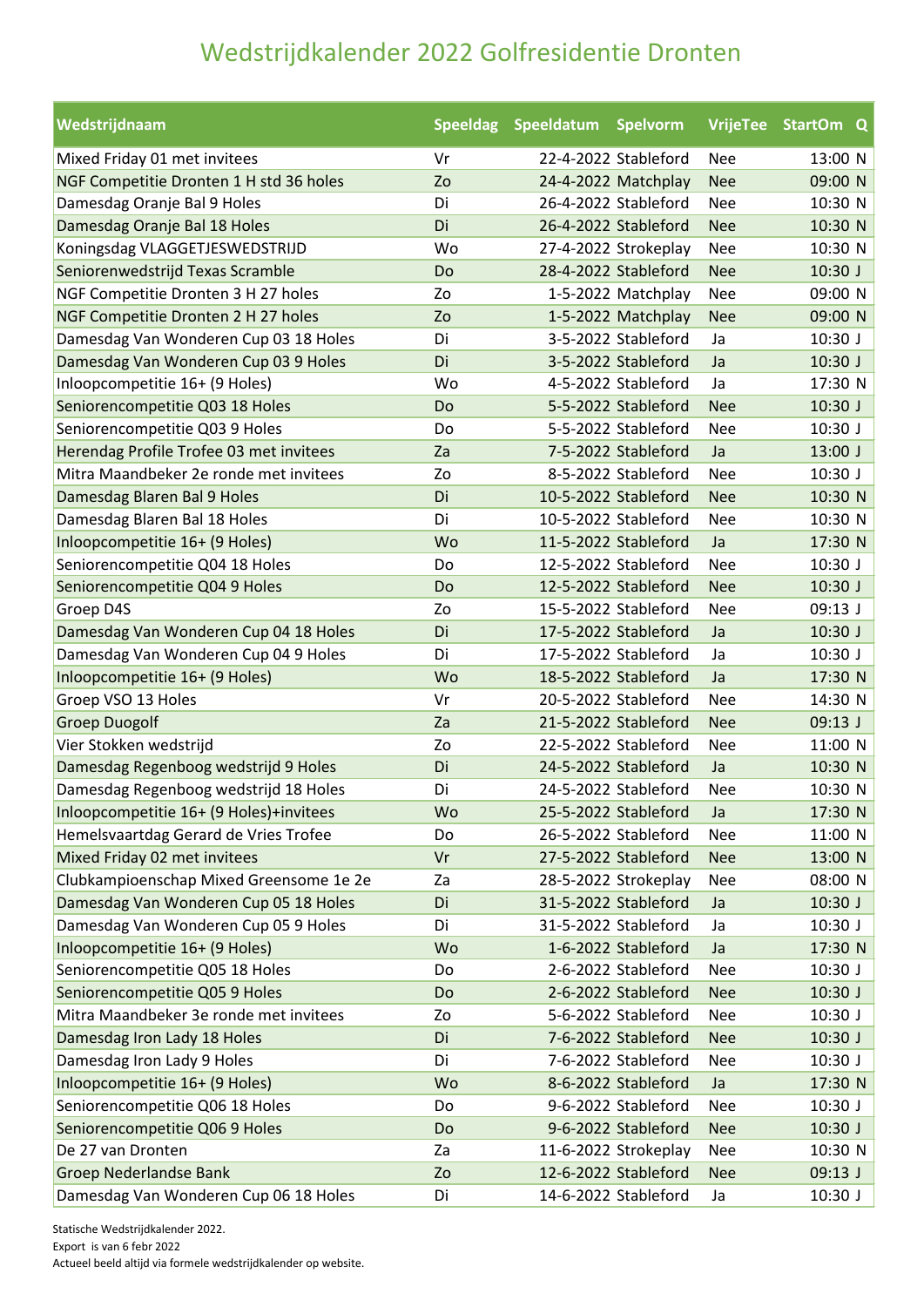| Wedstrijdnaam                              |    | Speeldag Speeldatum | <b>Spelvorm</b>      |            | VrijeTee StartOm Q |
|--------------------------------------------|----|---------------------|----------------------|------------|--------------------|
| Damesdag Van Wonderen Cup 06 9 Holes       | Di |                     | 14-6-2022 Stableford | Ja         | $10:30$ J          |
| Inloopcompetitie 16+ (9 Holes)             | Wo |                     | 15-6-2022 Stableford | Ja         | 17:30 N            |
| Seniorencomp. Q7 (18H) + Old Grand Dad     | Do |                     | 16-6-2022 Stableford | <b>Nee</b> | $10:30$ J          |
| Seniorencompetitie Q07 9 Holes             | Do |                     | 16-6-2022 Stableford | <b>Nee</b> | 10:30 J            |
| Herendag Profile Trofee 04 met invitees    | Za |                     | 18-6-2022 Stableford | Ja         | $13:00$ J          |
| Lustrum Twee Clubs wedstrijd               | Zo |                     | 19-6-2022 Strokeplay | <b>Nee</b> | 10:00 N            |
| Lustrum Midzomernacht 9h startwedstrijd    | Zo |                     | 19-6-2022 Stableford | <b>Nee</b> | $00:01$ J          |
| Lustrum 25Holes wedstrijd                  | Ma |                     | 20-6-2022 Stableford | Nee        | 10:00 N            |
| Lustrum Jongens tegen de Meisjes           | Di |                     | 21-6-2022 Stableford | <b>Nee</b> | $10:00$ J          |
| Lustrum Avond 9holes Eclectic 1            | Di |                     | 21-6-2022 Stableford | <b>Nee</b> | 17:00 J            |
| Lustrum Jeugdwedstrijd                     | Wo |                     | 22-6-2022 Stableford | Ja         | 12:00 N            |
| Lustrum Vriendenmix                        | Do |                     | 23-6-2022 Stableford | <b>Nee</b> | 10:00 J            |
| <b>Lustrum Avond 9holes Eclectic 2</b>     | Do |                     | 23-6-2022 Stableford | <b>Nee</b> | $17:00$ J          |
| <b>Lustrum Mixed Lustrum</b>               | Vr |                     | 24-6-2022 Stableford | <b>Nee</b> | 12:00 N            |
| <b>Lustrum Zomercarnaval Cross Country</b> | Za |                     | 25-6-2022 Strokeplay | <b>Nee</b> | 10:00 N            |
| Damesdag Van Wonderen Cup 07 18 Holes      | Di |                     | 28-6-2022 Stableford | Ja         | 10:30 J            |
| Damesdag Van Wonderen Cup 07 9 Holes       | Di |                     | 28-6-2022 Stableford | Ja         | $10:30$ J          |
| Inloopcompetitie 16+ (9 Holes)             | Wo |                     | 29-6-2022 Stableford | Ja         | 17:30 N            |
| Seniorencompetitie Q08 18 Holes            | Do |                     | 30-6-2022 Stableford | <b>Nee</b> | 10:30J             |
| Seniorencompetitie Q08 9 Holes             | Do |                     | 30-6-2022 Stableford | <b>Nee</b> | 10:30 J            |
| Mitra Maandbeker 4e ronde met invitees     | Zo |                     | 3-7-2022 Stableford  | <b>Nee</b> | 10:30 J            |
| Damesdag Zweedse wedstrijd 9 Holes         | Di |                     | 5-7-2022 Stableford  | <b>Nee</b> | 10:30 N            |
| Damesdag Zweedse wedstrijd 18 Holes        | Di |                     | 5-7-2022 Stableford  | <b>Nee</b> | 10:30 N            |
| Inloopcompetitie 16+ (9 Holes)             | Wo |                     | 6-7-2022 Stableford  | Ja         | 17:30 N            |
| Seniorenwedstrijd 9 Holes                  | Do |                     | 7-7-2022 Stableford  | Ja         | 10:30 N            |
| Seniorenwedstrijd 18 holes                 | Do |                     | 7-7-2022 Stableford  | <b>Nee</b> | 10:30 N            |
| Herendag Profile Trofee 05 met invitees    | Za |                     | 9-7-2022 Stableford  | Ja         | $13:00$ J          |
| Damesdag Van Wonderen Cup 08 18 Holes      | Di |                     | 12-7-2022 Stableford | Ja         | 10:30 J            |
| Damesdag Van Wonderen Cup 08 9 Holes       | Di |                     | 12-7-2022 Stableford | Ja         | 10:30 J            |
| Inloopcompetitie 16+ (9 Holes)             | Wo |                     | 13-7-2022 Stableford | Ja         | 17:30 N            |
| Seniorencompetitie Q09 18 Holes            | Do |                     | 14-7-2022 Stableford | <b>Nee</b> | 10:30J             |
| Seniorencompetitie Q09 9 Holes             | Do |                     | 14-7-2022 Stableford | <b>Nee</b> | $10:30$ J          |
| Uhlenbeck Putterwedstrijd                  | Zo |                     | 17-7-2022 Stableford | <b>Nee</b> | 13:00 N            |
| Damesdag Stokkenwedstrijd 9 Holes          | Di |                     | 19-7-2022 Stableford | <b>Nee</b> | 10:30 N            |
| Damesdag Stokkenwedstrijd 18 Holes         | Di |                     | 19-7-2022 Stableford | <b>Nee</b> | 10:30 N            |
| Inloopcompetitie 16+ (9 Holes)             | Wo |                     | 20-7-2022 Stableford | Ja         | 17:30 N            |
| Seniorencompetitie Q10 18 Holes            | Do |                     | 21-7-2022 Stableford | <b>Nee</b> | 10:30J             |
| Seniorencompetitie Q10 9 Holes             | Do |                     | 21-7-2022 Stableford | Nee        | 10:30 J            |
| Groep VSO 13 Holes                         | Vr |                     | 22-7-2022 Stableford | <b>Nee</b> | 14:30 N            |
| Damesdag Van Wonderen Cup 09 18 Holes      | Di |                     | 26-7-2022 Stableford | Ja         | 10:30J             |
| Damesdag Van Wonderen Cup 09 9 Holes       | Di |                     | 26-7-2022 Stableford | Ja         | 10:30J             |
| Inloopcompetitie 16+ (9 Holes)+invitees    | Wo |                     | 27-7-2022 Stableford | Ja         | 17:30 N            |
| Seniorencompetitie Q11 18 Holes            | Do |                     | 28-7-2022 Stableford | <b>Nee</b> | 10:30J             |
| Seniorencompetitie Q11 9 Holes             | Do |                     | 28-7-2022 Stableford | Nee        | $10:30$ J          |
| Mixed Friday 04 met invitees               | Vr |                     | 29-7-2022 Stableford | <b>Nee</b> | 13:00 N            |
| Damesdag Stableford 9 Holes                | Di |                     | 2-8-2022 Stableford  | <b>Nee</b> | 10:30 N            |
| Damesdag Stableford 18 Holes               | Di |                     | 2-8-2022 Stableford  | <b>Nee</b> | 10:30 N            |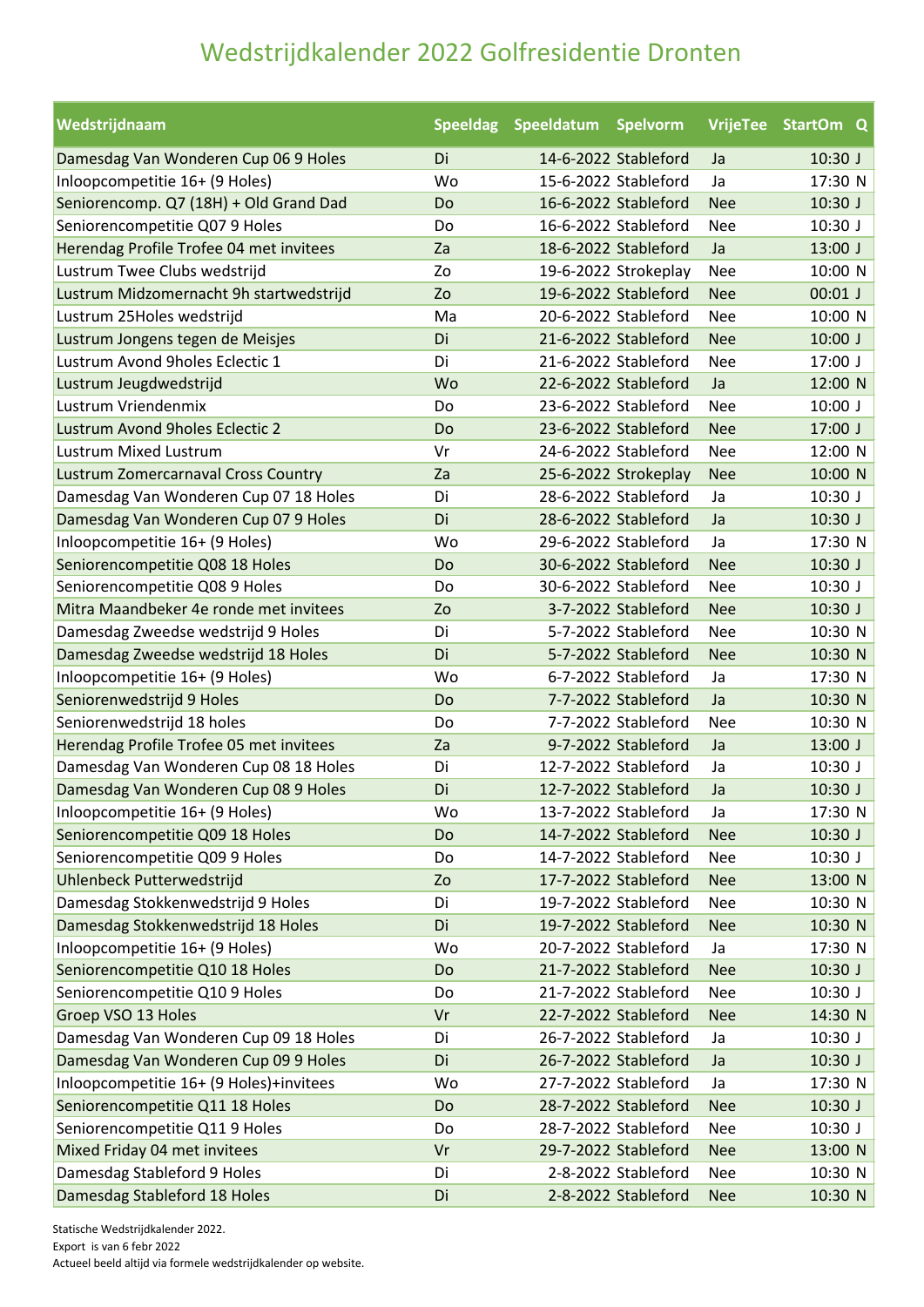| Wedstrijdnaam                            |    | Speeldag Speeldatum | <b>Spelvorm</b>      |            | VrijeTee StartOm Q |
|------------------------------------------|----|---------------------|----------------------|------------|--------------------|
| Inloopcompetitie 16+ (9 Holes)           | Wo |                     | 3-8-2022 Stableford  | Ja         | 17:30 N            |
| Seniorencompetitie Q12 18 Holes          | Do |                     | 4-8-2022 Stableford  | <b>Nee</b> | $10:30$ J          |
| Seniorencompetitie Q12 9 Holes           | Do |                     | 4-8-2022 Stableford  | <b>Nee</b> | 10:30 J            |
| <b>Groep Melatie</b>                     | Za |                     | 6-8-2022 Stableford  | <b>Nee</b> | 09:13J             |
| Mitra Maandbeker 5e ronde met invitees   | Zo |                     | 7-8-2022 Stableford  | <b>Nee</b> | 10:30 J            |
| Damesdag Van Wonderen Cup 10 18 Holes    | Di |                     | 9-8-2022 Stableford  | Ja         | $10:30$ J          |
| Damesdag Van Wonderen Cup 10 9 Holes     | Di |                     | 9-8-2022 Stableford  | Ja         | 10:30 J            |
| Inloopcompetitie 16+ (9 Holes)           | Wo |                     | 10-8-2022 Stableford | Ja         | 17:30 N            |
| Seniorenwedstrijd                        | Do |                     | 11-8-2022 Stableford | <b>Nee</b> | $10:30$ J          |
| Herendag Profile Trofee 06 met invitees  | Za |                     | 13-8-2022 Stableford | Ja         | 13:00 J            |
| Damesdag Eclectic wedstrijd 9 Holes      | Di |                     | 16-8-2022 Stableford | <b>Nee</b> | 10:30 N            |
| Damesdag Eclectic wedstrijd 18 Holes     | Di |                     | 16-8-2022 Stableford | <b>Nee</b> | 10:30 N            |
| Inloopcompetitie 16+ (9 Holes)           | Wo |                     | 17-8-2022 Stableford | Ja         | 17:30 N            |
| Seniorencompetitie Q13 18 Holes          | Do |                     | 18-8-2022 Stableford | <b>Nee</b> | $10:30$ J          |
| Seniorencompetitie Q13 9 Holes           | Do |                     | 18-8-2022 Stableford | <b>Nee</b> | 10:30 J            |
| Clubkampioenschap Strokeplay bruto/netto | Za |                     | 20-8-2022 Strokeplay | <b>Nee</b> | 08:00 J            |
| Clubkampioenschap Strokeplay bruto/netto | Zo |                     | 21-8-2022 Strokeplay | <b>Nee</b> | 08:00 J            |
| Damesdag Van Wonderen Cup 11 18 Holes    | Di |                     | 23-8-2022 Stableford | Ja         | $10:30$ J          |
| Damesdag Van Wonderen Cup 11 9 Holes     | Di |                     | 23-8-2022 Stableford | Ja         | 10:30 J            |
| Inloopcompetitie 16+ (9 Holes)+invitees  | Wo |                     | 24-8-2022 Stableford | Ja         | 17:30 N            |
| Seniorencompetitie Q14 18 Holes          | Do |                     | 25-8-2022 Stableford | <b>Nee</b> | 10:30 J            |
| Seniorencompetitie Q14 9 Holes           | Do |                     | 25-8-2022 Stableford | <b>Nee</b> | $10:30$ J          |
| Mixed Friday 05 met invitees             | Vr |                     | 26-8-2022 Stableford | <b>Nee</b> | 13:00 N            |
| Clubkampioenschap Matchplay 1e 2e ronde  | Za |                     | 27-8-2022 Matchplay  | <b>Nee</b> | 08:00 N            |
| Clubkampioenschap Matchplay 3e 4e ronde  | Zo |                     | 28-8-2022 Matchplay  | Nee        | 08:00 N            |
| Damesdag Hidden Holes 9 Holes            | Di |                     | 30-8-2022 Stableford | <b>Nee</b> | 10:30 N            |
| Damesdag Hidden Holes 18 Holes           | Di |                     | 30-8-2022 Stableford | <b>Nee</b> | 10:30 N            |
| Inloopcompetitie 16+ (9 Holes)           | Wo |                     | 31-8-2022 Stableford | Ja         | 17:30 N            |
| Seniorencompetitie Q15 18 Holes          | Do |                     | 1-9-2022 Stableford  | <b>Nee</b> | $10:30$ J          |
| Seniorencompetitie Q15 9 Holes           | Do |                     | 1-9-2022 Stableford  | <b>Nee</b> | 10:30 J            |
| Groep VSO 13 Holes                       | Vr |                     | 2-9-2022 Stableford  | <b>Nee</b> | 14:30 N            |
| Mitra Maandbeker 6e ronde+Invitee FINALE | Zo |                     | 4-9-2022 Stableford  | <b>Nee</b> | 10:30J             |
| Damesdag Van Wonderen Cup 12 18 Holes    | Di |                     | 6-9-2022 Stableford  | Ja         | 10:30 J            |
| Damesdag Van Wonderen Cup 12 9 Holes     | Di |                     | 6-9-2022 Stableford  | Ja         | $10:30$ J          |
| Inloopcompetitie 16+ (9 Holes) FINALE    | Wo |                     | 7-9-2022 Stableford  | Ja         | 17:00 N            |
| Seniorencompetitie Q16 18 Holes          | Do |                     | 8-9-2022 Stableford  | <b>Nee</b> | 10:30J             |
| Seniorencompetitie Q16 9 Holes           | Do |                     | 8-9-2022 Stableford  | Nee        | $10:30$ J          |
| Herendag Profile Trofee 07 met invitees  | Za |                     | 10-9-2022 Stableford | Ja         | 13:00 J            |
| Damesdag Patsome 9 Holes                 | Di |                     | 13-9-2022 Stableford | <b>Nee</b> | 10:30 N            |
| Damesdag Patsome 18 Holes                | Di |                     | 13-9-2022 Stableford | <b>Nee</b> | 10:30 N            |
| Groep Kannegieter                        | Di |                     | 13-9-2022 Stableford | <b>Nee</b> | 09:13J             |
| Groep Kannegieter                        | Wo |                     | 14-9-2022 Stableford | <b>Nee</b> | 09:13 J            |
| Clubkampioenschap SP Senioren 1e Ronde   | Do |                     | 15-9-2022 Strokeplay | Nee        | 10:30 J            |
| Clubkampioenschap Greensome              | Zo |                     | 18-9-2022 Strokeplay | <b>Nee</b> | 08:00 N            |
| Damesdag Prinsjesdag                     | Di |                     | 20-9-2022 Stableford | <b>Nee</b> | 10:30 N            |
| Clubkampioenschap SP Senioren 2e Ronde   | Do |                     | 22-9-2022 Strokeplay | <b>Nee</b> | $10:30$ J          |
| Mixed Friday 06 met invitees FINALE      | Vr |                     | 23-9-2022 Stableford | <b>Nee</b> | 13:00 N            |

Actueel beeld altijd via formele wedstrijdkalender op website.